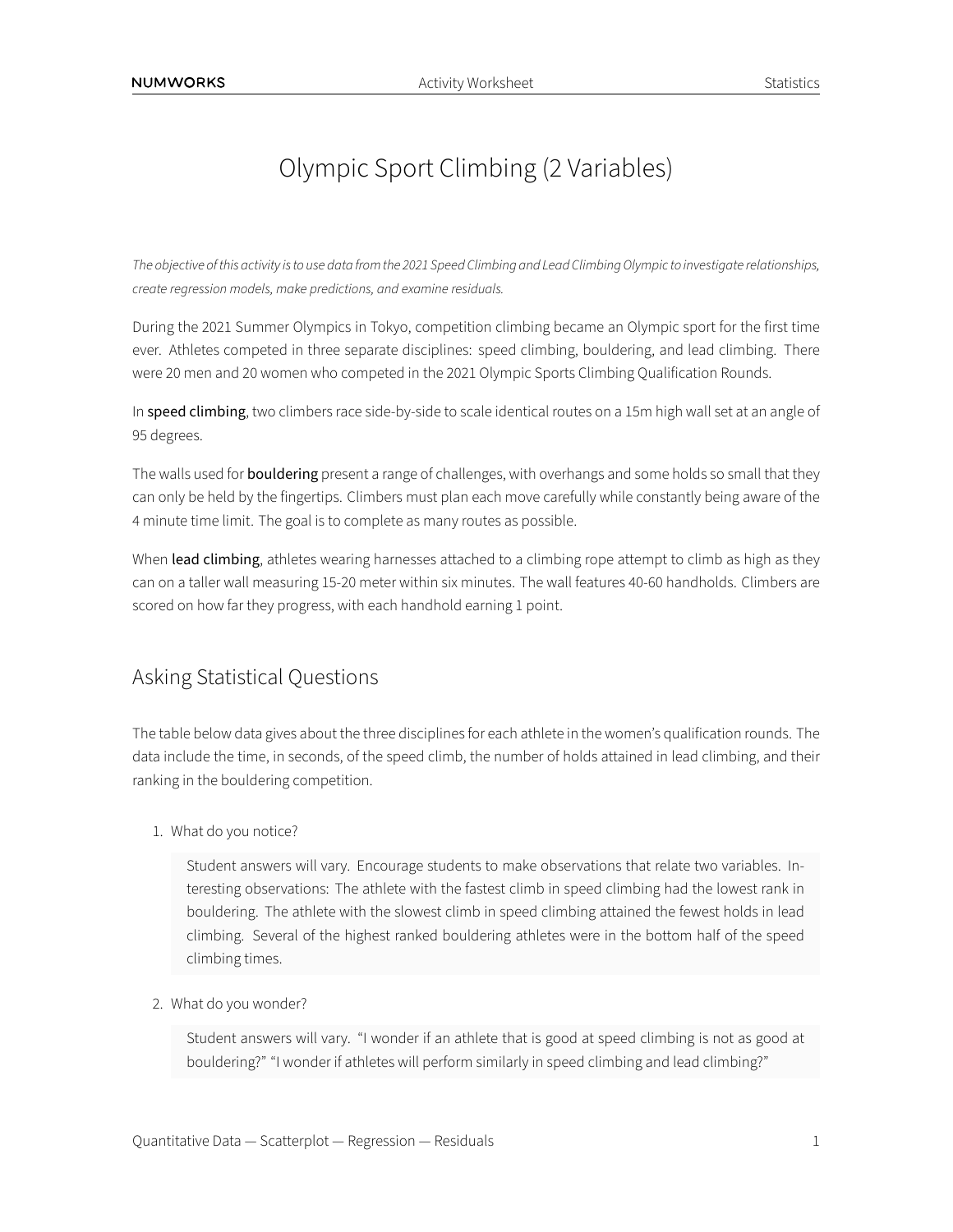| Athlete                 | Speed (s) | Lead (holds)   | Bouldering (rank) |
|-------------------------|-----------|----------------|-------------------|
| MIROSLAW Aleksandra     | 6.97      | 12             | 20                |
| JAUBERT Anouck          | 7.12      | 16             | 13                |
| <b>SONG Yiling</b>      | 7.46      | 13             | 19                |
| NONAKA Miho             | 7.55      | 30             | 8                 |
| KAPLINA Iuliia          | 7.65      | 14             | 18                |
| YIP Alannah             | 7.99      | 21             | 16                |
| CONDIE Kyra             | 8.08      | 22             | 11                |
| CHANOURDIE Julia        | 8.17      | 25             | 15                |
| NOGUCHI Akiyo           | 8.23      | 27             | 3                 |
| <b>KLINGLER Petra</b>   | 8.42      | 16             | 10                |
| PILZ Jessica            | 8.51      | 33             | 9                 |
| RABOUTOU Brooke         | 8.67      | 26             | $\overline{2}$    |
| MACKENZIE Oceania       | 8.83      | 15             | 12                |
| GARNBRET Janja          | 9.44      | 26             | $\mathbf{1}$      |
| MESHKOVA Viktoriia      | 9.54      | 29             | 6                 |
| COXSEY Shauna           | 9.65      | 21             | 4                 |
| SEO Chaehyun            | 10.01     | 40             | 5                 |
| <b>KRAMPL Mia</b>       | 10.43     | 26             | 14                |
| ROGORA Laura            | 10.5      | 25             | $\overline{7}$    |
| <b>STERKENBURG Erin</b> | 11.1      | $\overline{7}$ | 17                |

*[Olympics.com](https://olympics.com/tokyo-2020/olympic-games/en/results/sport-climbing/results-women-s-combined-qual-0001ld-.htm)*

### Making Predicitons

We wish to investigate the relationship between the athlete's time in Speed Climbing and the number of holds they attained during Lead Climbing. How would you predict the relationship to behave? Would you expect a fast climber in Speed Climbing to attain a high number of holds or a low number of holds in Lead Climbing? Explain your reasoning.

Answers will vary. "Since both of these disciplines require climbing high walls, I predict that athletes with short climb times in Speed Climbing will attain higher holds in Lead Climbing."

### Scatterplot and Correlation

1. Use technology to make a scatter plot of the data on time and number of holds and describe the association between the two variables.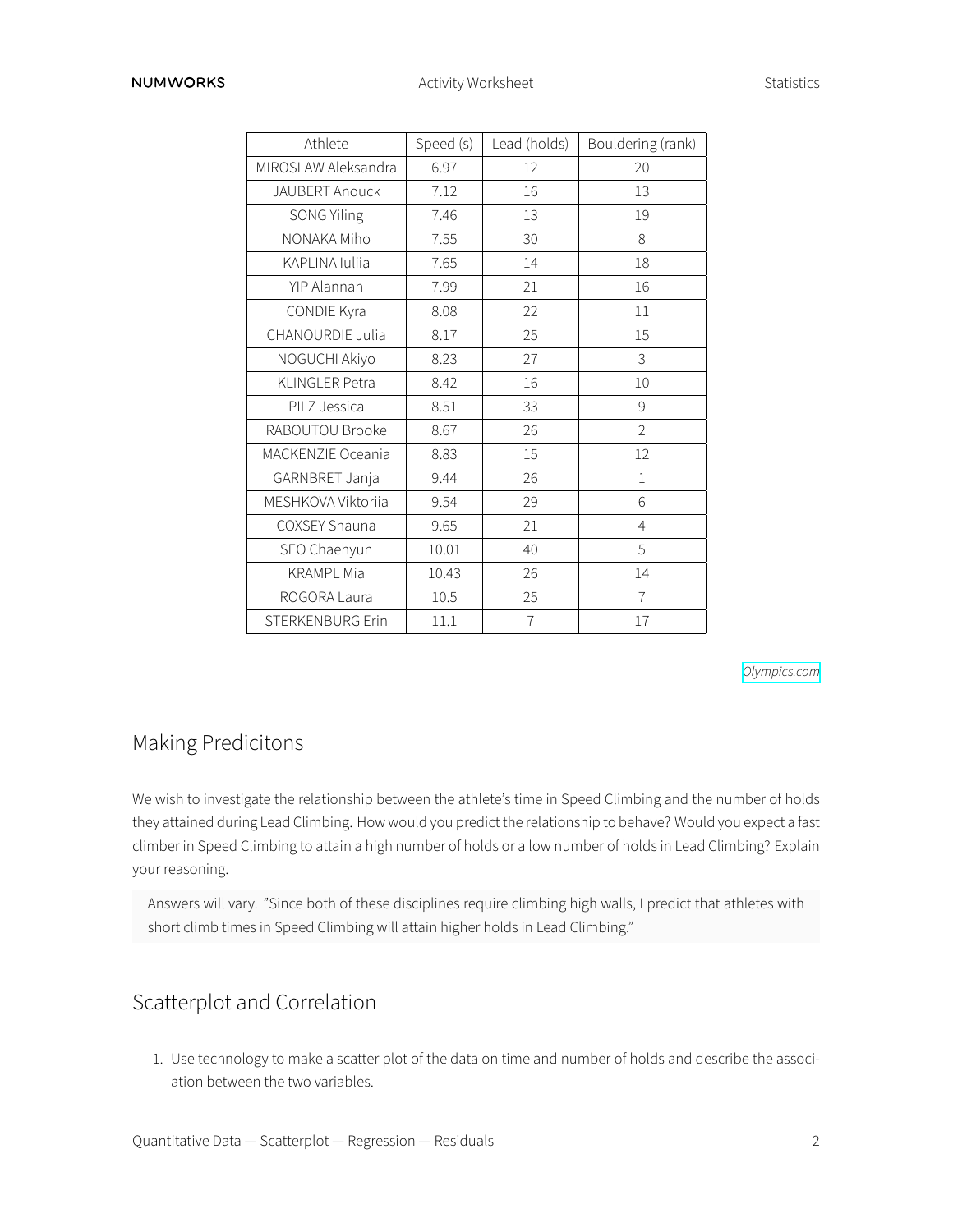

A scatterplot can be constructed using the Regression application. Input the time in X1 and the number of holds attained in Y1. Use the Graph tab to view the scatterplot.

There appears to be a weak, positive, linear relationship between the time in Speed Climbing and the number of holds in Lead Climbing. A possible outlier is the athlete with a time of 11.1 seconds and 7 holds.

2. Determine the correlation coefficient for the data and describe what it means in regards to the data.

The correlation coefficient is reported in the legend of the scatterplot,  $r = 0.2294$ . This confirms what we saw in the scatterplot, there is a weak, positive, linear relationship between speed climbing time and holds attained in lead climbing.

3. Fit a linear function to model the relationship of speed and hold attained. Write the equation of your model and interpret the slope in context.

The linear model is reported in the legend of the scatterplot. The model is  $\hat{y} = 1.546x + 8.614$  where  $\hat{y}$  is the predicted number of holds attained in lead climbing and  $x$  is the time in seconds in speed climbing. A slope of 1*.*546 means that for every additional one second the climber took to copmlete the speed climbing event, they are expected to obtain 1.546 additional holds on average.

### Regression and Residuals

To investigate the relationship between the athlete's time in Speed Climbing and their rank in Bouldering, a scatterplot and linear model was created as shown below.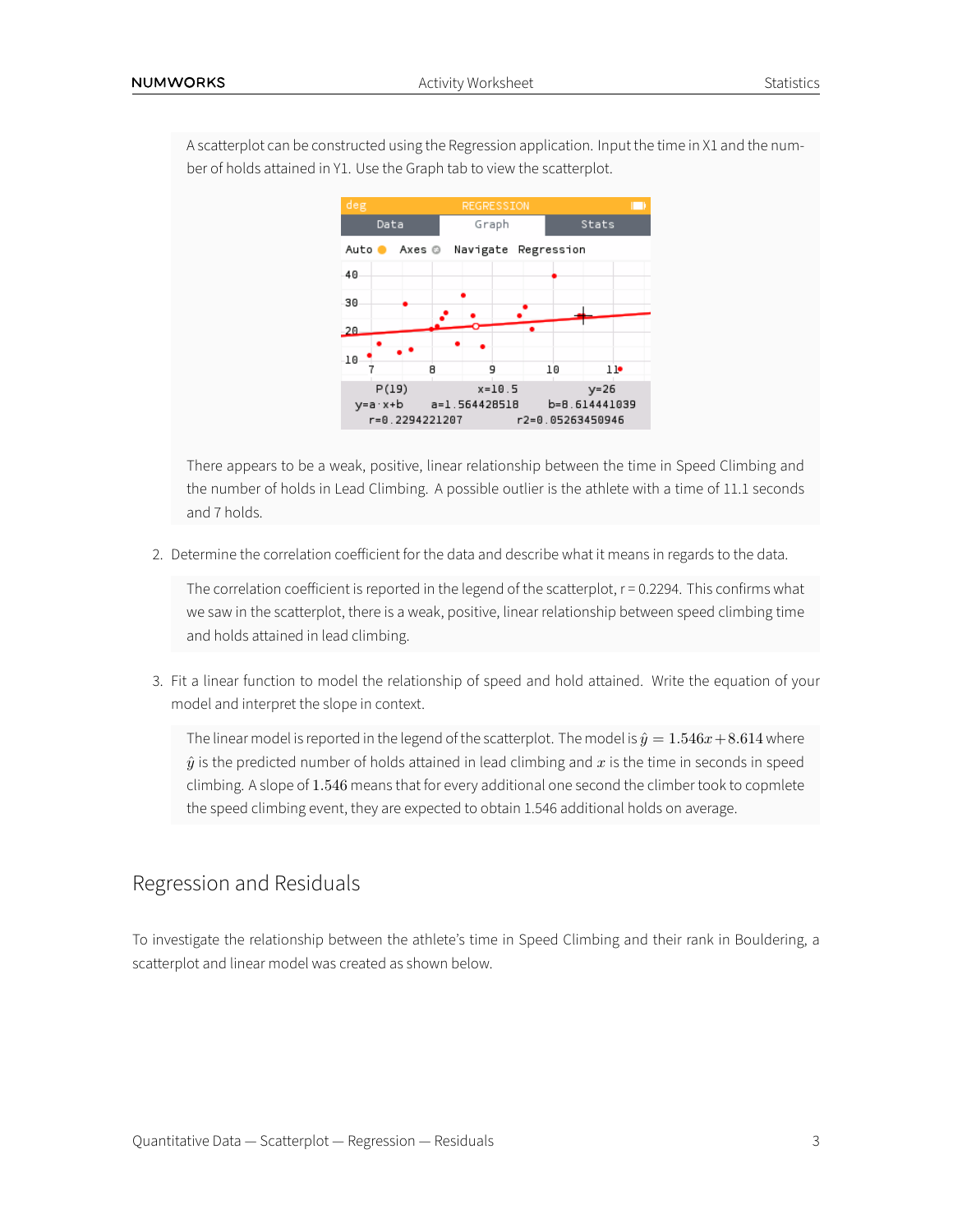| deg                                                 | REGRESSION |                     |  |       |                  |  |  |  |
|-----------------------------------------------------|------------|---------------------|--|-------|------------------|--|--|--|
| Data                                                |            | Graph               |  | Stats |                  |  |  |  |
| Auto                                                | Axes ☺     | Navigate Regression |  |       |                  |  |  |  |
| 20                                                  |            |                     |  |       |                  |  |  |  |
|                                                     |            |                     |  |       |                  |  |  |  |
| 10                                                  |            |                     |  |       |                  |  |  |  |
|                                                     |            |                     |  |       |                  |  |  |  |
|                                                     |            |                     |  | 10    |                  |  |  |  |
| P(mean)                                             |            | $\bar{x} = 8.716$   |  |       | $\bar{y} = 10.5$ |  |  |  |
| $y=a \cdot x + b$ $a=-1.750013416$<br>b=25.75311693 |            |                     |  |       |                  |  |  |  |
| r=-0.3515393218<br>r2=0.1235798947                  |            |                     |  |       |                  |  |  |  |

The linear function

$$
R(t) = -1.75t + 25.753
$$

has been suggested as a good fit for the data. The table below displays the 20 athlete's time in seconds during Speed Climbing.

1. Complete the table by computing the predicted ranks for each athlete based on the model. Then compute the residual.

| Time (s) | Rank | Predicted Rank | Residual | Time (s) | Rank           | Predicted Rank | Residual |
|----------|------|----------------|----------|----------|----------------|----------------|----------|
| 6.97     | 20   |                |          | 8.51     | 9              |                |          |
| 7.12     | 13   |                |          | 8.67     | 2              |                |          |
| 7.46     | 19   |                |          | 8.83     | 12             |                |          |
| 7.55     | 8    |                |          | 9.44     | 1              |                |          |
| 7.65     | 18   |                |          | 9.54     | 6              |                |          |
| 7.99     | 16   |                |          | 9.65     | $\overline{4}$ |                |          |
| 8.08     | 11   |                |          | 10.01    | 5              |                |          |
| 8.17     | 15   |                |          | 10.43    | 14             |                |          |
| 8.23     | 3    |                |          | 10.5     | 7              |                |          |
| 8.42     | 10   |                |          | 11.1     | 17             |                |          |

The Predicted Rank is computed using the model  $R(t) = -1.75t + 25.753$ . For example, the predicted rank for the athlete whose time was 6.97 is *−*1*.*75(6*.*97) + 25*.*753 = 13*.*556. A formula can quickly compute all predicted values. In the Regression app, fill X2 and Y2 using the formulas  $X2 = X1$  and  $Y2 = -1.75(X2) + 25.753$  The Residuals are computed using Rank - Predicted Rank. Replace Y1 with the athlete's Rank. Then fill X3 and Y3 using the formulas *X*3 = *X*1 and *Y* 3 = *Y* 1 *− Y* 2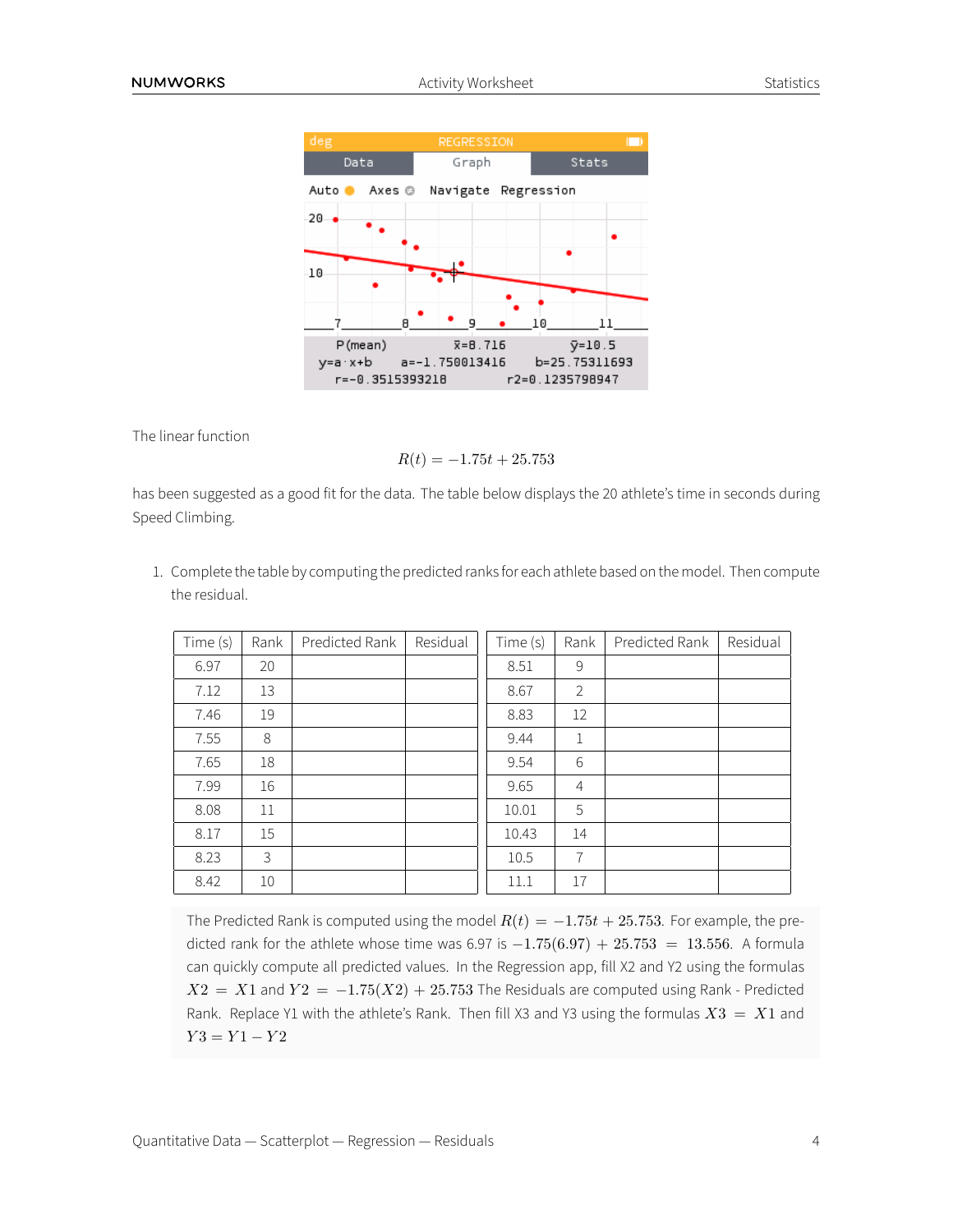| Time | Rank | Predicted | Residual | Time  | Rank           | Predicted | Residual |
|------|------|-----------|----------|-------|----------------|-----------|----------|
| (s)  |      | Rank      |          | (s)   |                | Rank      |          |
| 6.97 | 20   | 13.556    | 6.445    | 8.51  | 9              | 10.861    | $-1.861$ |
| 7.12 | 13   | 13.293    | $-0.293$ | 8.67  | $\overline{2}$ | 10.581    | $-8.581$ |
| 7.46 | 19   | 12.698    | 6.302    | 8.83  | 12             | 10.301    | 1.700    |
| 7.55 | 8    | 12.541    | $-4.541$ | 9.44  | 1              | 9.233     | $-8.233$ |
| 7.65 | 18   | 12.366    | 5.635    | 9.54  | 6              | 9.058     | $-3.058$ |
| 7.99 | 16   | 11.771    | 4.230    | 9.65  | $\overline{4}$ | 8.866     | $-4.866$ |
| 8.08 | 11   | 11.613    | $-0.613$ | 10.01 | 5              | 8.236     | $-3.236$ |
| 8.17 | 15   | 11.456    | 3.545    | 10.43 | 14             | 7.501     | 6.500    |
| 8.23 | 3    | 11.351    | $-8.351$ | 10.5  | 7              | 7.378     | $-0.378$ |
| 8.42 | 10   | 11.018    | $-1.018$ | 11.1  | 17             | 6.328     | 10.672   |

2. Interpret the value of the residual for the athlete with a time of 8.23 seconds and ranked 3rd in bouldering.

The residual for the athlete with a time of 8.23 seconds and ranked 3rd in bouldering is 11*.*351*−*3 = *−*8*.*351. This means that this athlete ranked about 8 positions lower (better) than expected by the model, based on their time.

3. For which athlete did the model under predict by the most?

The model "underpredicts" when the predicted value is less than the observed value. Therefore, we are looking for the largest, positive residual. This occurred for the athlete with a time of 11.1 seconds and ranked 17. The model predicted an athlete with a time of 11.1 seconds would rank around 6th. Thus the model underpredicted by about 11 positions.

4. Create a residual plot for the linear regression of rank on speed for the 20 athletes.

Clear the X1 and X2 columns leaving only X3, Y3. Use the Graph tab to view the Residual Plot



5. Use the residual plot to determine the goodness of fit of the linear function for the data.